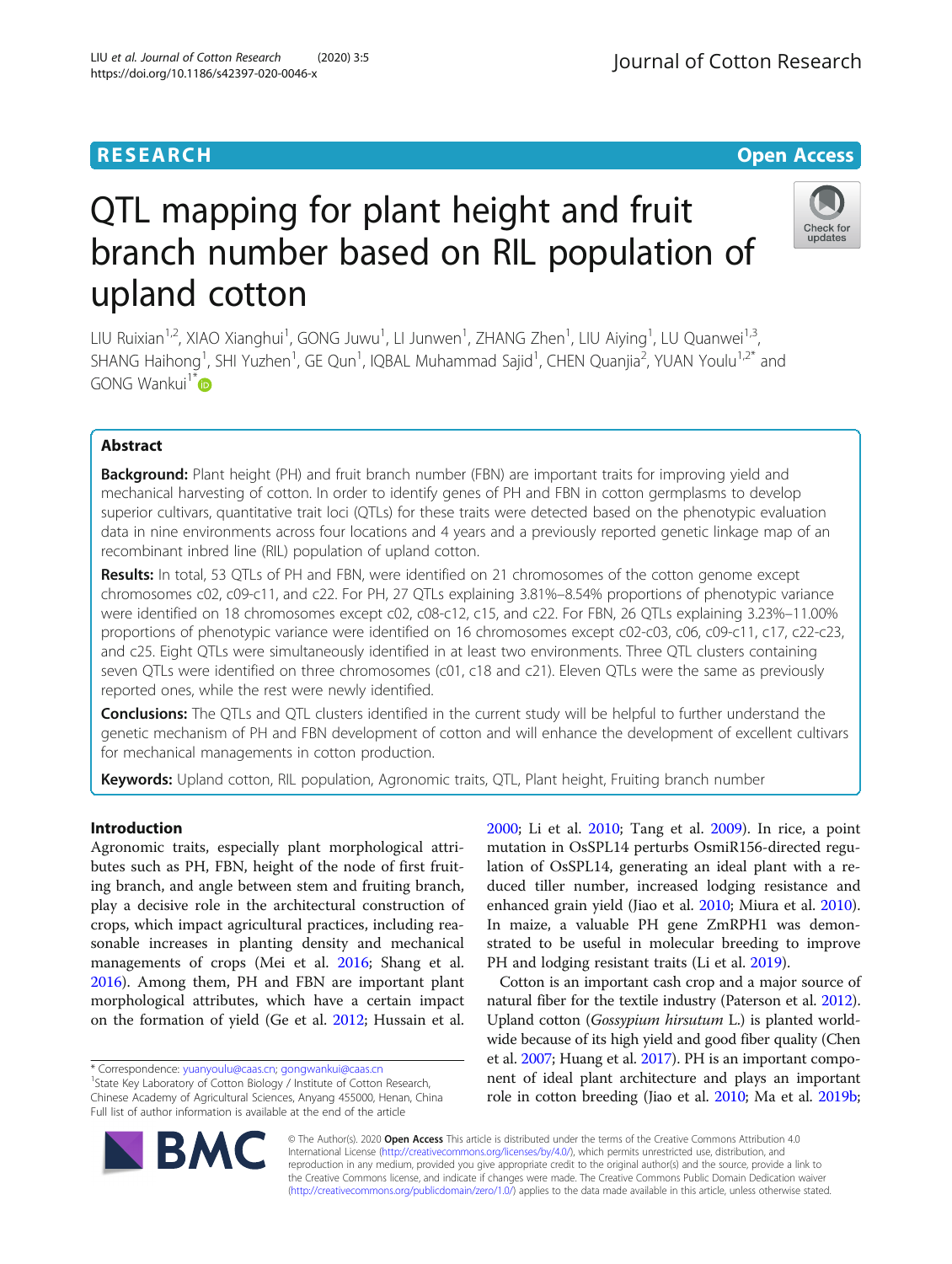Miura et al. [2010](#page-8-0); Wang et al. [2018](#page-8-0)). Studies demonstrated that PH and FBN had important effects on cotton yield and mechanical harvesting (Su et al. [2018](#page-8-0); Ma et al. [2019b](#page-8-0)), but it is still necessary for researchers to understand the genetic basis of PH and FBN and how they impact plant architecture (Qi et al. [2017;](#page-8-0) Shang et al. [2016](#page-8-0); Song and Zhang [2009;](#page-8-0) Wang et al. [2006;](#page-8-0) Zhang et al. [2006\)](#page-8-0). Therefore, further study on these agronomic traits will be of great significance for cotton plant-type breeding and the application and distribution of mechanical harvesting technologies in cotton production.

The genetic linkage maps have been used to detect quantitative trait locus (QTL) for cotton fiber quality, yield and various agronomic traits, which is of great significance for both marker-assisted selection as well as functional studies of candidate genes (Ma et al. [2019a](#page-8-0); Zhang et al. [2016](#page-8-0)). However, the disadvantages of previous genetic maps, such as low marker density, asymmetric distribution of mapped markers, and unavailability of reference genomes for upland cotton, hindered the above-mentioned applications of the QTL detection results (Deschamps et al. [2012](#page-7-0); Jamshed et al. [2016](#page-7-0); Yang et al. [2015](#page-8-0)). Due to the rapid development of highthroughput sequencing technologies, the reduction of sequencing cost, and the establishment of the reference genome of upland cotton (TM-1), a number of highdensity genetic maps have been constructed by single nucleotide polymorphism (SNP) markers including genotyping by sequencing (GBS) (Diouf et al. [2018;](#page-7-0) Qi et al. [2017](#page-8-0)), restriction-site associated DNA sequencing (RAD-Seq) (Hegarty et al. [2013;](#page-7-0) Kundu et al. [2015](#page-7-0); Wang et al. [2017\)](#page-8-0), specific locus-amplified fragment sequencing (SLAF-seq) (Ali et al. [2018;](#page-7-0) Zhang et al. [2016](#page-8-0)), CottonSNP63K array (Hulse-Kemp et al. [2015](#page-7-0); Li et al. [2016](#page-7-0); Li et al. [2018a](#page-8-0); Zhang et al. [2016\)](#page-8-0), and CottonSNP80K array (Cai et al. [2017](#page-7-0); Tan et al. [2018;](#page-8-0) Liu et al. [2018](#page-8-0); Zou et al. [2018](#page-8-0)). These high-density genetic maps significantly improved QTL detection accuracy (Ma et al. [2019a;](#page-8-0) Su et al. [2018](#page-8-0); Jia et al. [2016\)](#page-7-0).

This study was based on a previously constructed high-density genetic map through chip-SNP genotyping (cottonSNP80K array) (Cai et al., [2017](#page-7-0); Liu et al., [2018](#page-8-0)). The field phenotypes of PH and FBN were evaluated and analyzed across multiple environments, and their QTLs were detected. Our results will be helpful to further understand the genetic mechanism of these important agronomic traits and lay a promising foundation for developing excellent cultivars to meet the challenges of mechanical harvesting technologies in the future.

#### Materials and methods

# Experimental materials and field management

A segregation population consisting of 231  $F_{6:8}$  RIL individuals was developed from an intra-specific cross of G. hirsutum between two homozygous cultivars Lumianyan28 (LMY28) and Xinluzao24 (XLZ24). The attributes of the two parental lines and the development procedures of the population were previously described (Liu et al. [2018\)](#page-8-0). Briefly, the cross was made in an experimental farm at the Institute of Cotton Research of Chinese Academy of Agricultural Sciences in Anyang in 2008. Then, the RIL population was developed via multiple cycles of selfing, and a random single plant selection was made the  $F_6$  generation to form  $F_{6:8}$  seeds.  $F_{6:8}$  and beyond generations were regarded as RILs. From 2013 to 2016, phenotypes of the target traits of the RILs were evaluated in three different locations throughout China with a randomized complete block design in two biological replications in each environment.

#### Phenotyping

The phenotypes of PH and FBN were evaluated throughout a four-year-three-location experiment arrangement, composed from a total of six environments (Table [1](#page-2-0)). PH was usually evaluated from the cotyledonary node to the apex of the stem. In the experiment locations of this study, removing the stem apex was a normal practice in cotton production for plant architectural control. According to local practices, the stem apex was pinched off manually (in Anyang and Quzhou) or with chemicals (in Kuerle) in July, and PH was evaluated in September before harvest. PH was measured immediately from the soil surface to the pinching point of the plant. FBN was the number of effective branches on which mature bolls set. These phenotype data across multiple environments were collected and analyzed with SPSS21.0 software. The heritability of PH and FBN across environments was evaluated by QTLIciMapping software (version 4.1) (Meng et al. [2015](#page-8-0); Ma et al. [2019a\)](#page-8-0).

#### QTL mapping

QTLs for the target traits were identified with Windows QTL Cartographer 2.5 software (Wang et al. [2007\)](#page-8-0) with composite interval mapping (CIM) algorithms. The threshold of logarithm of odds (LOD) for a significant QTL declaration was calculated by a 1 000 permutations test and a walking speed of 1.0 cM. QTLs for the same trait identified in different environments were regarded as the same QTL when their confidence intervals were fully or partially overlapped. The QTL identified at least in two environments was declared as a stable one. Nomenclature of QTL was designated following Sun's description (Sun et al. [2012](#page-8-0)). MapChart 2.2 (Voorrips [2002](#page-8-0)) was used to graphically present the QTLs on the genetic map.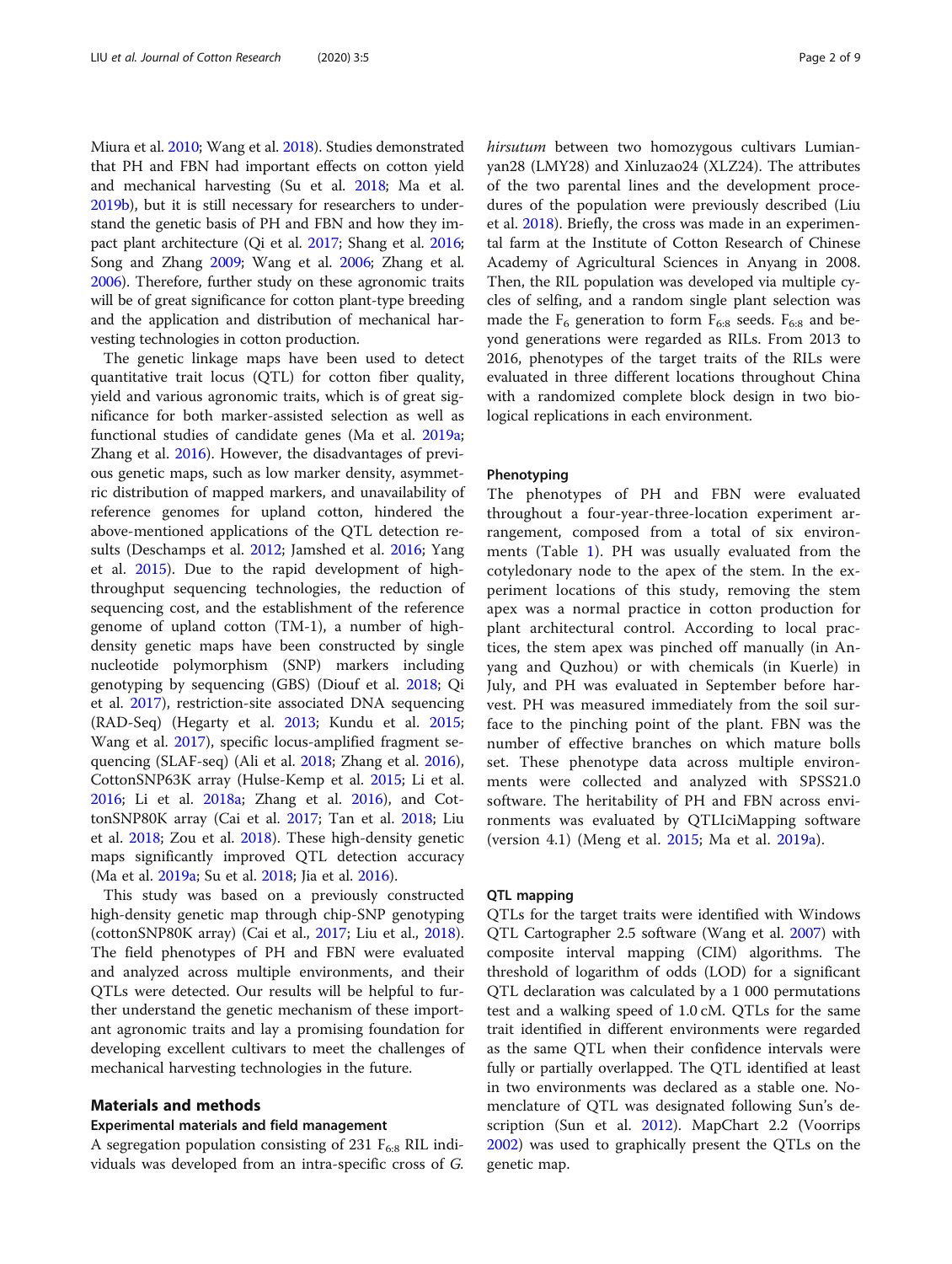| Year | Environments | Abbreviation used | Replications | Layout (row length (m) xrow spacing (m) x plant spacing (m)) |
|------|--------------|-------------------|--------------|--------------------------------------------------------------|
| 2013 | Anyang       | 13ay              |              | $5 \times 0.8 \times 0.25$                                   |
|      | Quzhou       | 13qz              |              | $5 \times 0.8 \times 0.25$                                   |
| 2014 | Anyang       | 14ay              |              | $5 \times 0.8 \times 0.25$                                   |
|      | Kuerle       | 14kel             |              | $3 \times (0.66 + 0.10) \times 0.12$                         |
| 2015 | Anyang       | 15ay              |              | $5 \times 0.8 \times 0.25$                                   |
| 2016 | Anyang       | 16ay              |              | $5 \times 0.8 \times 0.25$                                   |
|      |              |                   |              |                                                              |

<span id="page-2-0"></span>Table 1 Details of seven environments used to evaluate 231 F<sub>6:8</sub> RIL individuals and their parents

#### The candidate gene annotation

The genes contained in the physical interval of stable QTLs underwent Gene Ontology (GO) and Kyoto Encyclopedia of Genes and Genomes (KEGG) analyses using BMKCloud ([www.biocloud.net](http://www.biocloud.net)). The transcriptome sequencing data of root, stem, and leaf of TM-1 (Zhang et al. [2015\)](#page-8-0) were referenced to reveal the expression pattern of candidate genes. The expression heatmap was drawn by TBtools software (Chen et al. [2018\)](#page-7-0).

## Result

#### Evaluation of phenotype performances

We observed that all of the traits showed continuous variations and that a transgressive segregation phenomenon was detected. The values of skewness and kurtosis of all traits in six environments showed that they fit normal distributions (Table 2). The heritabilities of PH and FBN were 0.76 and 0.52, respectively. We also identified significant  $G \times E$  influences for both PH and FBN (Additional file [1:](#page-7-0) Table S1).

#### QTL mapping the target traits

A total of 53 QTLs for the target traits were identified on 21 chromosomes except c02, c09-c11, and c22, using the composite interval mapping method. These QTLs could explain 3.23%–11.00% of the observed phenotypic variances (PVs) (Additional file [2:](#page-7-0) Table S2). Among

them, eight QTLs were simultaneously identified in at least two environments on c03-c04, c14, c17-c19, and c25, which were regarded as stable ones which could explain  $3.29\% - 8.54\%$  of the total observed PVs (Fig. [1](#page-3-0); Table [3\)](#page-3-0).

#### Plant height

Twenty-seven QTLs for PH were detected, which could explain 3.81%–8.54% of the observed PVs and were distributed on 18 chromosomes except c02, c08-c12, c15, and c22. Six stable QTLs could be simultaneously detected in at least two environments, with an overall explanation of 3.89%–8.54% of the observed PVs, which were identified on c03, c04, c17, c19, and c25. That is, qPH-c03–1, qPH-c04–1, qPH-c04–3, qPH-c17–1, qPHc19–1, and qPH-c25–1 could explain 4.53%–4.98%, 3.97%–4.11%, 5.43%–6.84%, 3.89%–5.82%, 7.17%–8.54%, and 5.77%–7.11% of the observed PV, respectively.

#### Fruiting branch number

Twenty-six QTLs for FBN were detected on 16 chromosomes, except c02-c03, c06, c09-c11, c17, c22-c23, and c25, which could explain 3.23%–11.00% of the observed PV. Two stable QTLs on c14 and c18 were simultaneously detected in at least two environments, with an overall explanation of 3.29%–8.49% of the observed PV. That is, qFBN-c14–1 and qFBN-c18–2 could explain

**Table 2** The descriptive statistical analysis of the parents and the recombinant inbred lines ( $F_{6:8}$ ) population

| Trait      | Environment | Parents |        |         | <b>RIL Population</b> |                |       |       |                   |          |          |          |
|------------|-------------|---------|--------|---------|-----------------------|----------------|-------|-------|-------------------|----------|----------|----------|
|            |             | XLZ24   | LMY28  | Range   | Minimum               | <b>Maximum</b> | Range | Mean  | Standarddeviation | Variance | Skewness | Kurtosis |
| PH         | 13ay        | 98.70   | 103.50 | $-4.80$ | 80.40                 | 117.85         | 37.45 | 99.73 | 7.40              | 0.07     | $-0.01$  | $-0.25$  |
|            | 13qz        | 102.40  | 99.05  | 3.35    | 78.55                 | 111.45         | 32.90 | 94.37 | 6.52              | 0.07     | 0.15     | $-0.25$  |
|            | 14ay        | 104.05  | 94.84  | 9.21    | 67.90                 | 110.25         | 42.35 | 89.30 | 9.30              | 0.10     | $-0.15$  | $-0.54$  |
|            | 14kel       | 64.14   | 63.29  | 0.86    | 49.14                 | 78.86          | 29.72 | 64.11 | 5.93              | 0.09     | $-0.14$  | $-0.36$  |
|            | 15ay        | 99.45   | 90.15  | 9.30    | 75.80                 | 114.95         | 39.15 | 93.00 | 6.88              | 0.07     | 0.22     | 0.13     |
|            | 16ay        | 84.94   | 75.38  | 9.56    | 74.81                 | 111.89         | 37.08 | 91.31 | 7.51              | 0.08     | 0.04     | $-0.07$  |
| <b>FBN</b> | 13ay        | 13.05   | 13.55  | $-0.50$ | 10.40                 | 14.95          | 4.55  | 12.87 | 0.85              | 0.07     | $-0.30$  | 0.04     |
|            | 13qz        | 13.85   | 13.45  | 0.40    | 9.90                  | 13.65          | 3.75  | 11.79 | 0.86              | 0.07     | $-0.21$  | $-0.58$  |
|            | 14ay        | 12.55   | 11.50  | 1.05    | 5.25                  | 13.15          | 7.90  | 10.32 | 1.72              | 0.17     | $-0.92$  | 0.42     |
|            | 14kel       | 7.79    | 7.43   | 0.36    | 5.43                  | 9.50           | 4.07  | 7.68  | 0.82              | 0.11     | $-0.15$  | $-0.56$  |
|            | 15ay        | 14.25   | 13.45  | 0.80    | 11.22                 | 15.25          | 4.03  | 13.21 | 0.82              | 0.06     | $-0.14$  | $-0.35$  |
|            | 16ay        | 11.44   | 12.75  | $-1.31$ | 8.92                  | 15.24          | 6.32  | 12.34 | 1.17              | 0.09     | $-0.61$  | 0.75     |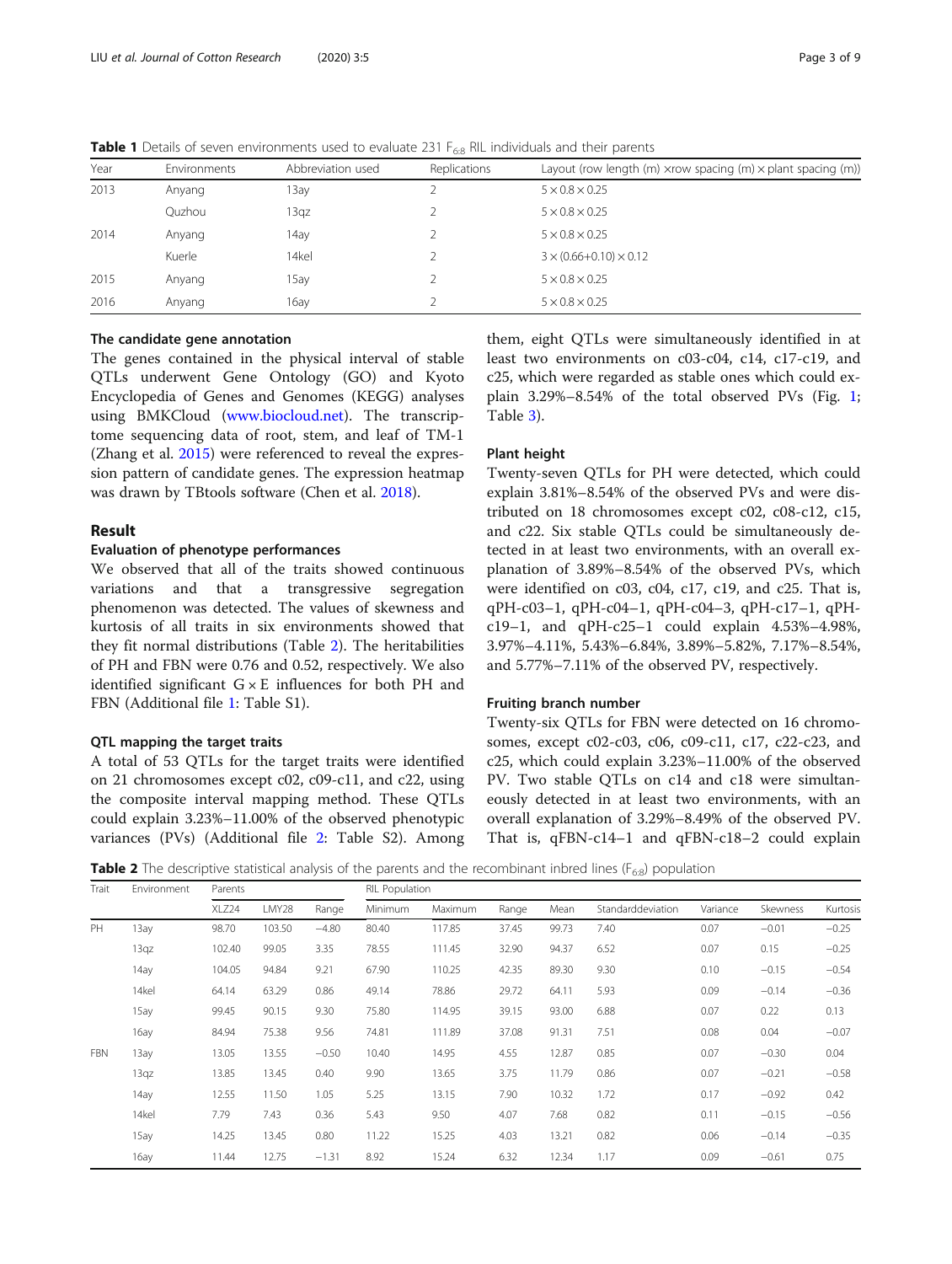<span id="page-3-0"></span>

6.23%–8.49% and 3.29%–5.25% of the observed PV, respectively.

#### QTL clusters

The QTL cluster was defined as a DNA region that harbored at least two QTLs for different traits (Jamshed et al. 2016; Palanga et al. [2017](#page-8-0); Said et al. [2013](#page-8-0)). In the current study, when confidence intervals of QTLs for different traits fully or partially overlapped, we defined these QTLs to form a QTL cluster. Three QTL clusters were formed from 7 out of 53 QTLs for PH and FBN, and the marker intervals of these clusters were less than 20 cM on the genetic map (Said et al. [2013\)](#page-8-0). They were identified on three chromosomes, namely c01, c18, and c21 (Additional file [3:](#page-7-0) Table S3). The cluster on c21, clu-c21–1, harbored three QTLs, namely, qFBN-c21– 3(−), qPH-c21–1(−), and qFBN-c21–4(+), explained 4.64%–7.18% of the observed PV. The cluster on c01, clu-c01–1, harbored two QTLs, namely, qPH-c01–1(+) and qFBN-c01-1(+), explained  $5.56\% - 6.82\%$  of the

Table 3 The stable QTLs for agronomic traits identified by the composite intervalmapping (CIM) in multiple environments

| Trait      | QTL        | Environment | Position /cM | Marker Interval | <b>LOD</b>     | Additive | $R^2/96$ | Physical interval /Mb | Genes number | Reported previously |
|------------|------------|-------------|--------------|-----------------|----------------|----------|----------|-----------------------|--------------|---------------------|
| PH         | qPH-c03-1  | 16ay        | 49.21        | TM6645-TM6845   | 2.51           | 2.35     | 4.53     | 15.21-77.91           | 503          | Said et al. 2013    |
|            |            | 13qz        | 50.71        |                 | 2.65           | 1.49     | 4.98     |                       |              |                     |
|            | qPH-c04-1  | 15ay        | 4.01         | TM9846-TM9831   | 2.17           | $-1.67$  | 3.97     | 60.53-60.81           | 26           |                     |
|            |            | 16ay        | 4.01         |                 | 2.26           | $-1.74$  | 4.11     |                       |              |                     |
|            | qPH-c04-3  | 13qz        | 32.91        | TM9589-TM9576   | 3.4            | 2.13     | 6.84     | 52.11-54.03           | 46           |                     |
|            |            | 13ay        | 36.31        |                 | 2.79           | 1.75     | 5.43     |                       |              |                     |
|            | qPH-c17-1  | 13ay        | 0.11         | TM53503-TM53577 | 3.03           | $-1.99$  | 5.82     | $2.47 - 3.73$         | 88           | Zhang et al. 2019a  |
|            |            | 14kel       | 4.61         |                 | $\overline{2}$ | $-1.38$  | 3.89     |                       |              |                     |
|            | qPH-c19-1  | 15ay        | 17.21        | DPL0022-CGR5590 | 3.74           | 1.85     | 7.17     | $3.87 - 5.71$         | 218          | Su et al. 2018      |
|            |            | 16ay        | 20.21        |                 | 4.89           | 2.27     | 8.54     |                       |              |                     |
|            |            | 14kel       | 20.91        |                 | 4.4            | 1.96     | 8.24     |                       |              |                     |
|            | qPH-c25-1  | 14kel       | 6.81         | TM58955-TM58998 | 3.09           | 1.44     | 5.77     | $1.27 - 1.70$         | 44           |                     |
|            |            | 16ay        | 7.51         |                 | 3.79           | 2.02     | 7.11     |                       |              |                     |
| <b>FBN</b> | qFBN-c14-1 | 14kel       | 56.61        | TM52927-TM52567 | 2.43           | 0.25     | 6.23     | 56-60.31              | 156          |                     |
|            |            | 14ay        | 61.61        |                 | 3.16           | 0.73     | 8.49     |                       |              |                     |
|            | qFBN-c18-2 | 13qz        | 34.71        | TM80422-TM80570 | 1.7            | 0.18     | 3.29     | 7.79-15.74            | 281          |                     |
|            |            | 14ay        | 38.41        |                 | 2.17           | 0.41     | 4.32     |                       |              |                     |
|            |            | 15ay        | 38.41        |                 | 2.65           | 0.2      | 5.25     |                       |              |                     |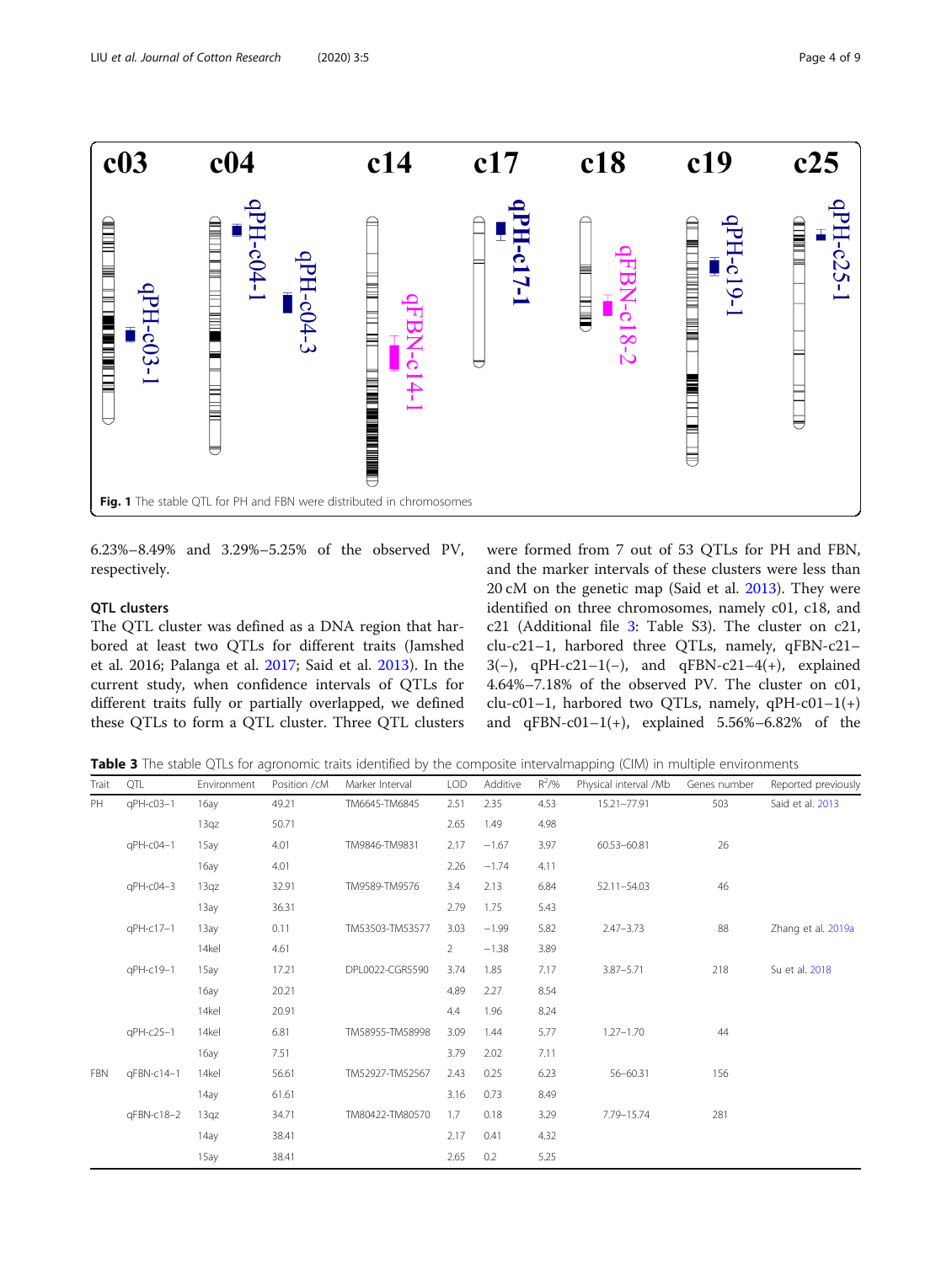observed PV. The cluster on c18, clu-c18–1, harbored two QTLs, namely qFBN-c18–2(+) and qPH-c18–1(+), explained 3.29%–6.64% of the observed PV. All of the QTLs in clu-c18–1 showed positive additive effects, in which FBN-c18–2 was a stable QTL identified across three environments.

#### The gene annotation

In total, 925 and 437 genes in the physical interval of the QTLs for PH and FBN were identified and annotated by Gene Ontology (GO) and Kyoto Encyclopedia and Genomes (KEGG) analysis, respectively. In GO term analysis, the genes of both PH and FBN were mainly assorted into three categories of cellular component, molecular function, and biological process. The genes in the cellular component were further enriched in subcategories of cell part, cell, and organelle. The genes in molecular function were enriched in catalytic activity and binding, and the genes in the biological process were enriched in metabolic process, cellular process, and single-organism process (Fig. 2). When the  $P$ -value < 0.05 was used to define the significance of functional enrichment (Additional file [4:](#page-7-0) Table S4), for PH, a total of 106 genes were enriched in molecular function, in which 22 were found to act with sequence-specific DNA binding transcription factor activities and 11 to have sequence-specific DNA binding functions. Thirteen genes were enriched in cellular components, in which three were found to function in the "proteasome complex" and "proton-transporting ATP synthase complex and catalytic core F(1)". One hundred forty-five genes were enriched in biological processes, in which 33 genes were found to act in "regulation of transcription, DNAtemplated" processes and 10 genes in "lipid metabolic processes". For FBN, a total of 59 genes were enriched in molecular function, in which 12 and 10 genes were found to act in "nucleic acid binding" and "binding" activities, respectively. Five genes were enriched in cellular components, and 98 genes in biological processes (Additional file [4](#page-7-0): Table S4). KEGG pathway analysis revealed

that, when a significance level of  $P$ -value < 0.05 was used to define the effectiveness of functional enrichment for PH, most possible pathways were "Carbon metabolism" (enriched 16 genes), "Oxidative phosphorylation" (enriched 12 genes), "Glycerolipid metabolism" (enriched 7 genes), and "Glycerophospholipid metabolism" (enriched 7 genes). For FBN, most possible pathways were "Spliceosome" (enriched 6 genes), "Pentose and glucuronate interconversions" (enriched 5 genes), and "Glycerolipid metabolism" (enriched 4 genes) (Additional file [5:](#page-7-0) Table S5).

#### **Discussion**

#### The significance of QTL mapping for agronomic traits

With the continuous reducing of total cotton planting acreages due to the shortage of labor force and the increase of labor cost in production, the full mechanization of cotton production becomes inevitable in the future development in China (Lu et al. [2018](#page-8-0)). Mechanical managements in the whole growth procedure of cotton in China have not been fully applied in practical productions, probably due to the following reasons. First, there are relatively few excellent cotton varieties suitable for mechanization because mechanical harvesting has certain strict requirements on plant architecture, such as at least a 20-cm node-height of the first fruiting branch above the ground and a plant height of 100–120 cm (Gao et al. [2016\)](#page-7-0). Second, cotton is planted in small acreage of scales. The lack of large batches of planting scales is mainly due to the planting of various alternative crops, including corn and soybean, which have advantages of high degree of mechanization, short growth period, and easy management (Lei et al. [2014](#page-7-0)). Third, to some extent, mechanical picking partially reduces fiber qualities. Studies indicated that mechanical harvesting might result in a loss of 1–2 mm fiber length and an increasing of impurity rate (Mao et al. [2016;](#page-8-0) Shi and Zhou [2014\)](#page-8-0). Therefore, it would be of great importance to breed improved cotton varieties suitable for

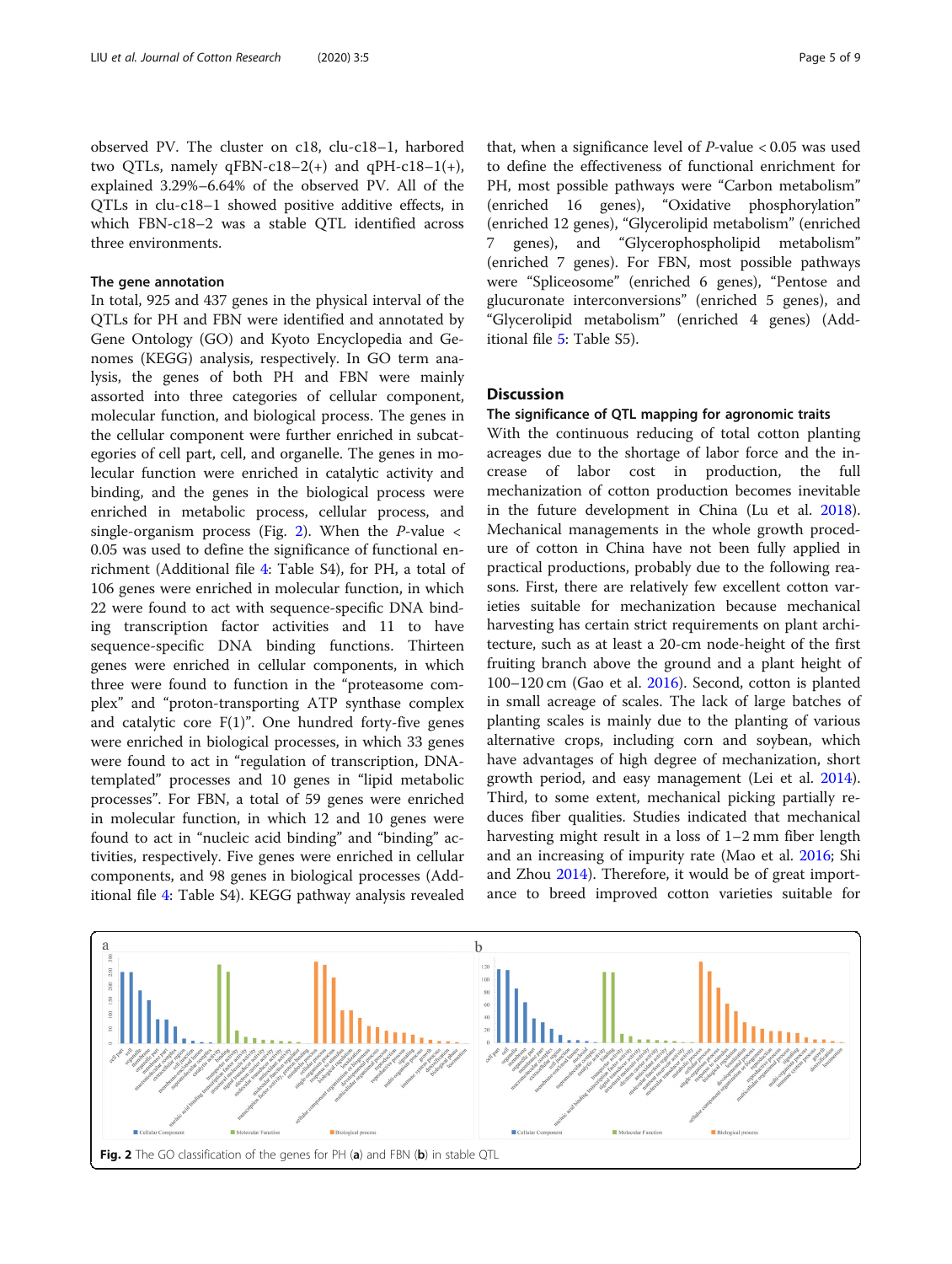mechanized operations through molecular markerassisted selections for these important agronomic traits.

#### Comparison with previous QTLs

Plenty of genetic maps have been constructed, based on which QTLs of target traits were identified in upland cotton. Compared with QTLs identified for fiber quality and yield traits, QTLs for agronomic traits are comparatively less reported (Li et al. [2014](#page-7-0); Song and Zhang [2009](#page-8-0); Wang et al. [2006](#page-8-0); Zhang et al. [2006](#page-8-0)). Therefore, it is necessary to map QTLs for agronomic traits using highdensity genetic maps. In the current study, QTL mapping for agronomic traits is based on a high-density genetic map that covers a total genetic distance of 2 477.99 cM, composing 4 729 SNP markers and 122 SSR markers. Comparing the results of this study with previous common QTLs summarized with meta-analysis (Said et al. [2013\)](#page-8-0), and QTLs identified in recent years (Jia et al. [2016;](#page-7-0) Su et al. [2018;](#page-8-0) Zhang et al. [2019a](#page-8-0); Zhang et al. [2019b](#page-8-0); Ma et al. [2019a\)](#page-8-0), QTLs on c04 for PH and those on c01, c07, c12, c20-c21, c24, and c26 for FBN were all newly identified ones. As the existence of significant  $G \times E$  interactions, QTLs identified in every environment moved around. Windows QTL Cartographer 2.5 is unable to evaluate the G x E influences. In order to increase QTL mapping accuracy, phenotypic data across multiple environments were evaluated and used to identify the QTL in our study. The stable QTLs that could be detected across multiple environments were probably more reliable, while the environment-specific QTLs revealed the interaction between the G x E influences.

QTL-wise comparisons were also conducted with the physical position of the markers harbored in the QTL confidence intervals. When a QTL for a correspondent trait shared a fully or partially overlapped physical fragment with a previously identified one, it was regarded as a repetitive identification of a common QTL. We found that 9 of the 27 QTLs for PH might be common ones (Additional file [2:](#page-7-0) Table S2), of which qPH-c03–1, qPHc17–1, and qPH-c19–1 were stable in the current study. The rest were probably newly discovered QTLs. Two of the 26 QTLs for FBN may be common ones, while the rest were probably newly discovered QTLs. In previous studies, when SSR markers were applied to construct the linkage maps, the QTLs in different studies were usually compared through common markers in their confidence intervals. When the SSR markers were aligned back to the reference genome, their positions in the physical map were very often not unique, possibly misleading the mapping results. However, in current studies, when SNPs were applied to map the QTL, although it was not easy to compare common markers, it was convenient to identify the physical position of the QTL. In recent studies (Su et al. [2018](#page-8-0); Zhang et al. [2019a\)](#page-8-0), the physical positions of stable QTLs for PH and FBN traits were clearly shown. When comparing these studies with our current study, the QTLs of qPH-c17–1 and qPH-c19–1 were probably previously identified by Zhang et al. ([2019a\)](#page-8-0) and Su et al. ([2018](#page-8-0)), respectively. This alternative comparison of common QTL might provide a promising choice of comparing the QTLs which were identified in different studies.

#### Candidate gene functioning analysis

Some genes which may play an important role in the growth and development of PH and FBN were identified by functional annotation of homologous genes in Arabidopsis based on GO and KEGG analysis and Arabidopsis annotation information (Additional file [5](#page-7-0): Table S5). In stable QTLs of the current study, 723 of 925 genes for PH and 335 of 437 genes for FBN had annotation information (Additional file [6](#page-7-0): Table S6). In previous studies, Gh\_D03G0922 (MADS-box family gene; AT5G60910) and Gh\_D01G1471 (GhPIN3; AT1G70940) were, respectively, annotated as AGAMOUSlike 8 and Auxin efflux carrier family protein in Arabidopsis and were verified to be responsible for PH in cotton (Su et al. [2018;](#page-8-0) Ma et al. [2019a](#page-8-0)). OsPIN2 and ZmPIN1a, which were also the PIN gene family members, were verified to have an effect on PH of rice and maize (Chen et al. [2012;](#page-7-0) Li et al. [2018b\)](#page-8-0). However, in the current study, the gene in qPH-c03–1, Gh\_A03G0634 (AT5G60910), was also annotated as AGAMOUS-like 8 in Arabidopsis, and Gh\_ A03G1052 (AT1G23080), Gh\_A03G1053 (AT1G70940), Gh\_A03G1054 (AT5G57090), and Gh\_A03G1069 (AT1G71090) were annotated as Auxin efflux carrier family proteins in Arabidopsis (Additional file [5:](#page-7-0) Table S5). An expression heat-map revealed that Gh\_A03G1069 and Gh\_ A04G1054 had a specific expression in stem in TM-1 (Zhang et al. [2015](#page-8-0)) (Fig. [3](#page-6-0)). Therefore, these genes could also have a certain role in plant height determination in cotton. Evidence indicated that gibberellin caused a reduction in plant height (Monna et al. [2002](#page-8-0); Sakamoto et al. [2004;](#page-8-0) Braun et al. [2019;](#page-7-0) Annunziata. [2018](#page-7-0)). In this study, Gh\_A03G0973 (AT4G21200) in qPH-c03–1 and Gh\_D03G0239 (AT2G14900) in qPH-c17–1, were respectively annotated as gibberellin 2-oxidase 8 and Gibberellin-regulated family protein genes, which could be involved in gibberellin biosynthesis. Gh\_A04G1054 (AT4G34710) in qPH-c04–1 was annotated as an arginine decarboxylase 2 gene, which could be involved in Polyamines biosynthesis (Watson et al. [1998\)](#page-8-0). Gh\_D03G0284 (AT4G37760) in qPH-c17–1 was annotated as a squalene epoxidase 3 (SQE3) gene, which may be involved in sterol biosynthesis (Laranjeira et al. [2015](#page-7-0)). Gh\_ D13G0612 (AT5G23190) and Gh\_D13G0806 (AT2G23180) in qFBN-c18–2 were annotated as cytochrome P450 genes, which may be involved in brassinosteroid (BR) biosynthesis (Wu et al. [2016\)](#page-8-0). Gh\_D13G0732 (AT1G68640) in qFBN-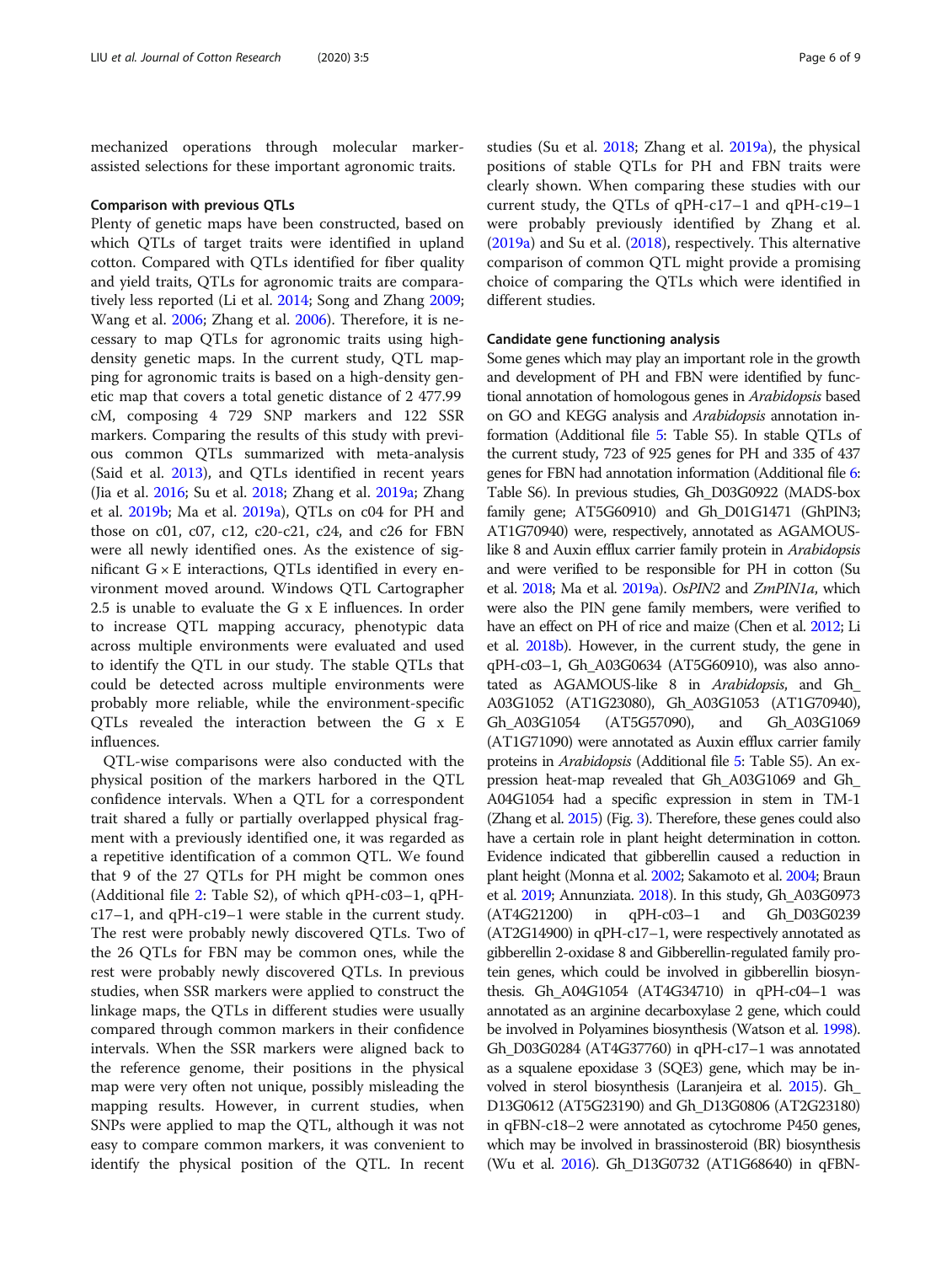<span id="page-6-0"></span>

c18–2 was annotated as bZIP transcription factor family protein, which may be involved in multiple biological processes in plants (Hu et al. [2016](#page-7-0); Lozano-Sotomayor et al. [2016](#page-8-0); Yan et al. [2019](#page-8-0)). In general, these candidate genes for PH and FBN could play an important role in cell elongation, and tissue and organ differentiation and formation in plant development, but their specific functions need to be further verified. The results of this study will not only contribute to promote an understanding of the genetic mechanism of PH and FBN formation of cotton, but also enhance the practical application for plant-type breeding through MAS.

# Conclusions

In this study, QTLs for PH and FBN were detected, based on the phenotypic evaluations of an intraspecific RIL population of upland cotton across six environments in three locations from 2013 to 2016 and the previously reported (Liu et al. [2018\)](#page-8-0) genetic linkage map of that population. A total of 27 QTLs for PH and 26 QTLs for FBN were identified, in which six for PH and two for FBN were stable QTLs, and seven QTLs formed three QTL clusters. The possible candidate genes behind the QTLs were also identified and annotated. The results could be of great importance to further understand the genetic mechanism of plant type determination of cotton and for pragmatic applications in future breeding programs for cultivar development to meet the challenges of mechanization in cotton production.

#### Supplementary information

Supplementary information accompanies this paper at [https://doi.org/10.](https://doi.org/10.1186/s42397-020-0046-x) [1186/s42397-020-0046-x](https://doi.org/10.1186/s42397-020-0046-x).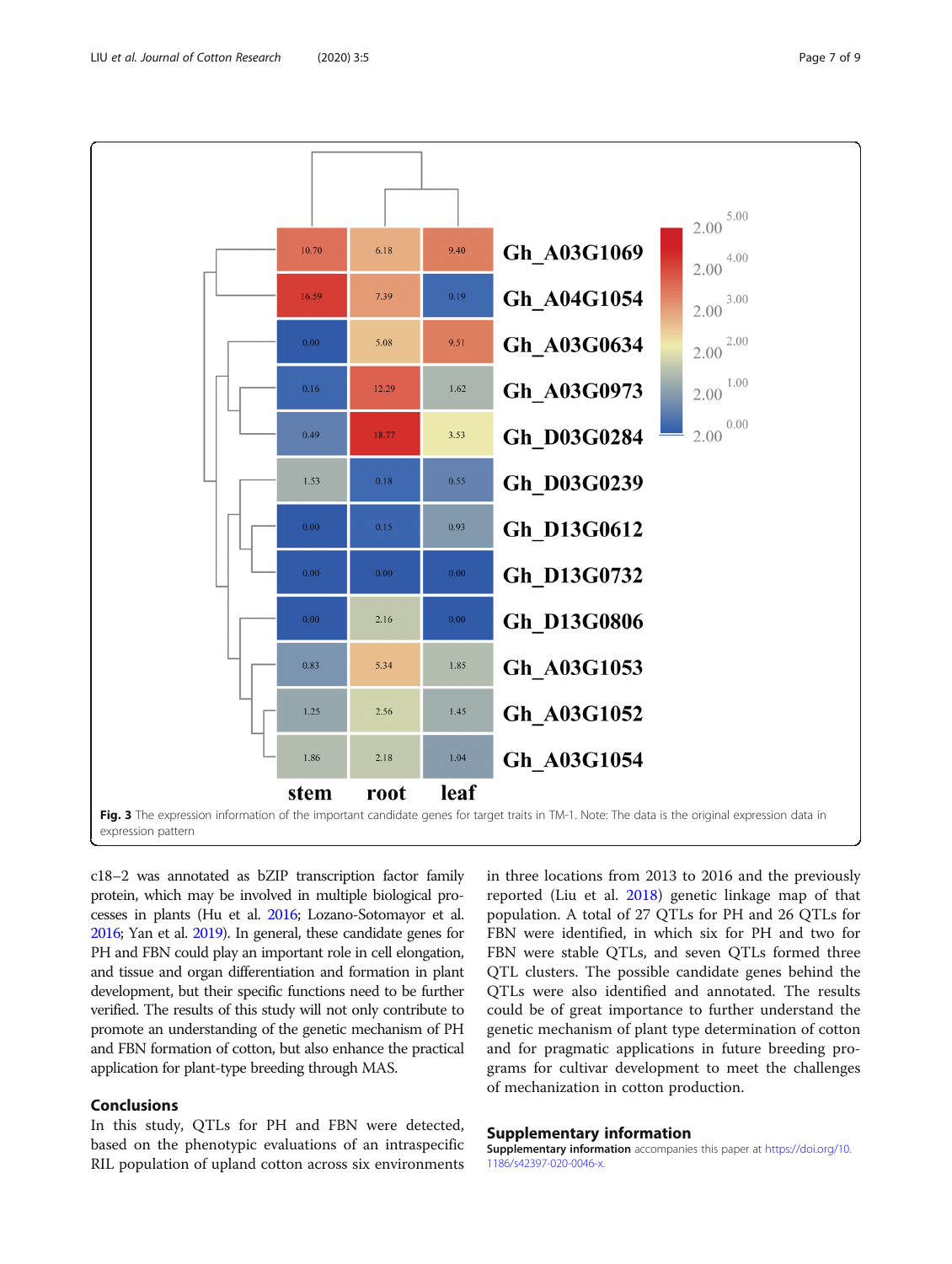<span id="page-7-0"></span>Additional file 1: Table S1. The ANOVA analysis and heritability analysis of PH and FBN traits.

Additional file 2: Table S2. The QTLs for agronomic traits identified in multiple environments.

Additional file 3: Table S3. Distribution of the QTL clusters.

Additional file 4: Table S4. The genes in stable QTL for PH and FBN used for GO analysis.

Additional file 5: Table S5. The genes in stable QTLs for PH and FBN used for KEGG analysis.

Additional file 6: Table S6. The genes annotation information in stable QTLs for PH and FBN.

#### Acknowledgements

We would like to thank the anonymous reviewers for their valuable comments and helpful suggestions which help to improve the manuscript.

#### Authors' contributions

Gong WK, Yuan YL initiated the research; Gong WK and Liu RX designed the experiments; Liu RX, Xiao XH, Zhang Z, Gong JW, Li JW, Liu AY, Shang HH, Shi YZ, Ge Q, Iqbal MS, Lu QW, and Chen QJ conducted the phenotypic evaluations and collected the data from the field; Liu RX, Gong WK and Yuan YL performed the analysis; Liu RX drafted the manuscript; Yuan YL and Gong WK finalized the manuscript. All authors contributed in the interpretation of results and approved the final manuscript.

#### Funding

This work was funded by the National Key R&D Program of China (2017YFD0101600; 2016YFD0100505), the Fundamental Research Funds for Central Research Institutes (Y2017JC48), the Natural Science Foundation of China (31371668, 31471538).

#### Availability of data and materials

The data and materials for supporting the results of this article are included within the article and its supplementary material files.

### Ethics approval and consent to participate

Not applicable.

#### Consent for publication

Not applicable.

#### Competing interests

The authors declare that they have no competing interests.

#### Author details

<sup>1</sup>State Key Laboratory of Cotton Biology / Institute of Cotton Research, Chinese Academy of Agricultural Sciences, Anyang 455000, Henan, China. 2 Department of Agronomy / Key Laboratory of Agriculture Biological Technology, Xinjiang Agriculture University, Urumqi 830052, China. <sup>3</sup>School of Biotechnology and Food Engineering, Anyang Institute of Technology, Anyang 455000, Henan, China.

#### Received: 4 September 2019 Accepted: 3 February 2020 Published online: 20 February 2020

#### References

- Ali I, Teng Z, Bai Y, et al. A high density SLAF-SNP genetic map and QTL detection for fibre quality traits in Gossypium hirsutum. BMC Genomics. 2018; 19(1):879–96. <https://doi.org/10.1186/s12864-018-5294-5>.
- Annunziata MG. The long and the short of it: GA 2-oxidaseA9 regulates plant height in wheat. Plant Physiol. 2018;177(1):3–4. [https://doi.org/10.1104/pp.18.](https://doi.org/10.1104/pp.18.00235) [00235.](https://doi.org/10.1104/pp.18.00235)
- Braun E-M, Tsvetkova N, Rotter B, et al. Gene expression profiling and fine mapping identifies a gibberellin 2-oxidase gene co-segregating with the dominant dwarfing gene ddw1 in rye (Secale cereale L.). Front Plant Sci. 2019; 10:857–75. [https://doi.org/10.3389/fpls.2019.00857.](https://doi.org/10.3389/fpls.2019.00857)
- Cai C, Zhu G, Zhang T, et al. High-density 80 K SNP array is a powerful tool for genotyping G. hirsutum accessions and genome analysis. BMC Genomics. 2017;18(1):654–67. <https://doi.org/10.1186/s12864-017-4062-2>.
- Chen C, Hao R, He Y. TBtools, a toolkit for biologists integrating various HTS-data handling tools with a user-friendly interface. bioRxiv. 2018. [https://doi.org/10.](https://doi.org/10.1101/289660) [1101/289660](https://doi.org/10.1101/289660).
- Chen Y, Fan X, Song W, et al. Over-expression of OsPIN2 leads to increased tiller numbers, angle and shorter plant height through suppression of OsLAZY1. Plant Biotechnol J. 2012;10(2):139–49. [https://doi.org/10.1111/j.1467-7652.](https://doi.org/10.1111/j.1467-7652.2011.00637.x) [2011.00637.x](https://doi.org/10.1111/j.1467-7652.2011.00637.x) .
- Chen ZJ, Scheffler BE, Dennis E, et al. Toward sequencing cotton (Gossypium) genomes. Plant Physiol. 2007;145(4):1303–10. [https://doi.org/10.1104/pp.107.](https://doi.org/10.1104/pp.107.107672) [107672](https://doi.org/10.1104/pp.107.107672).
- Deschamps S, Llaca V, May GD. Genotyping-by-sequencing in plants. Biology (Basel). 2012;1(3):460–83. [https://doi.org/10.3390/biology1030460.](https://doi.org/10.3390/biology1030460)
- Diouf L, Magwanga RO, Gong W, et al. QTL mapping of fiber quality and yieldrelated traits in an intra-specific upland cotton using genotype by sequencing (GBS). Int J Mol Sci. 2018;19(2):441–64. [https://doi.org/10.3390/](https://doi.org/10.3390/ijms19020441) [ijms19020441](https://doi.org/10.3390/ijms19020441).
- Gao P, Xia S, Zhao Z, et al. Exploring the suitable cultivation measures for mechanized harvesting of cotton in North Jiangxi. Cotton Sciences. 2016; 38(1):42–4,60. [https://doi.org/10.3969/j.issn.2095-3143.2016.01.09.](https://doi.org/10.3969/j.issn.2095-3143.2016.01.09)
- Ge R, Lan M, Shi Y, et al. Correlation and path coefficient analysis of main agronomic characters in  $BC_4F_3$  and  $BC_4F_4$  generations from Gossypium hirsutum L. × Gossypium barbadense L. Chin Agric Sci Bull. 2012;28(3):127–30. [https://doi.org/10.11924/j.issn.1000-6850.2011-2089.](https://doi.org/10.11924/j.issn.1000-6850.2011-2089)
- Hegarty M, Yadav R, Lee M, et al. Genotyping by RAD sequencing enables mapping of fatty acid composition traits in perennial ryegrass (Lolium perenne (L.)). Plant Biotechnol J. 2013;11:572–81. <https://doi.org/10.1111/pbi.12045>.
- Hu W, Yang H, Yan Y, et al. Genome-wide characterization and analysis of bZIP transcription factor gene family related to abiotic stress in cassava. Sci Rep. 2016;6:22783–94. <https://doi.org/10.1038/srep22783>.
- Huang C, Nie X, Shen C, et al. Population structure and genetic basis of the agronomic traits of upland cotton in China revealed by a genome-wide association study using high-density SNPs. Plant Biotechnol J. 2017;15(11): 1374–86. [https://doi.org/10.1111/pbi.12722.](https://doi.org/10.1111/pbi.12722)
- Hulse-Kemp AM, Lemm J, Plieske J, et al. Development of a 63K SNP array for cotton and high-density mapping of intraspecific and interspecific populations of Gossypium spp. G3 (Bethesda). 2015;5(6):1187–209. [https://doi.](https://doi.org/10.1534/g3.115.018416) [org/10.1534/g3.115.018416](https://doi.org/10.1534/g3.115.018416).
- Hussain SS, Azhar FM, Mahmood I. Path coefficient and correlation analysis of some important plant traits of Gossypium hirsutum L. Pak J Biol Sci. 2000;3(9): 1399–400. <https://doi.org/10.3923/pjbs.2000.1399.1400>.
- Jamshed M, Jia F, Gong J, et al. Identification of stable quantitative trait loci (QTLs) for fiber quality traits across multiple environments in Gossypium hirsutum recombinant inbred line population. BMC Genomics. 2016;17(1): 197–209. <https://doi.org/10.1186/s12864-016-2560-2>.
- Jia X, Pang C, Wei H, et al. High-density linkage map construction and QTL analysis for earliness-related traits in Gossypium hirsutum L. BMC Genomics. 2016;17:909–22. [https://doi.org/10.1186/s12864-016-3269-y.](https://doi.org/10.1186/s12864-016-3269-y)
- Jiao Y, Wang Y, Xue D, et al. Regulation of OsSPL14 by OsmiR156 defines ideal plant architecture in rice. Nat Genet. 2010;42(6):541–4. [https://doi.org/10.1038/ng.591.](https://doi.org/10.1038/ng.591)
- Kundu A, Chakraborty A, Mandal NA, et al. A restriction-site-associated DNA (RAD) linkage map, comparative genomics and identification of QTL for histological fibre content coincident with those for retted bast fibre yield and its major components in jute (Corchorus olitorius L., Malvaceae s. l.). Mol Breed. 2015;35(1):19–35. [https://doi.org/10.1007/s11032-015-0249-x.](https://doi.org/10.1007/s11032-015-0249-x)
- Laranjeira S, Amorim-Silva V, Esteban A, et al. Arabidopsis squalene epoxidase 3 (SQE3) complements SQE1 and is important for embryo development and bulk squalene epoxidase activity. Mol Plant. 2015;8(7):1090–102. [https://doi.](https://doi.org/10.1016/j.molp.2015.02.007) [org/10.1016/j.molp.2015.02.007.](https://doi.org/10.1016/j.molp.2015.02.007)
- Lei Y, Wei X, Liu Z. Present status and outlook of cotton industry development in China. Agric Outlook. 2014;10(9):43–7. [https://doi.org/10.3969/j.issn.1673-3908.](https://doi.org/10.3969/j.issn.1673-3908.2014.09.008) [2014.09.008.](https://doi.org/10.3969/j.issn.1673-3908.2014.09.008)
- Li C, Dong Y, Zhao T, et al. Genome-wide SNP linkage mapping and QTL analysis for fiber quality and yield traits in the upland cotton recombinant inbred lines population. Front Plant Sci. 2016;7:1356–71. [https://doi.org/10.3389/fpls.](https://doi.org/10.3389/fpls.2016.01356) [2016.01356.](https://doi.org/10.3389/fpls.2016.01356)
- Li C, Song L, Zhao H, et al. Quantitative trait loci mapping for plant architecture traits across two upland cotton populations using SSR markers. J Agric Sci. 2014;152(2):275–87. <https://doi.org/10.1017/S0021859613000063>.
- Li C, Wang Q, Peng W, et al. Relationship between lint yield and main agronomic characters in  $F_2$  generation of upland cotton. Guizhou Agric Sci. 2010;38(9): 14–6,21. <https://doi.org/10.3969/j.issn.1001-3601.2010.09.005>.